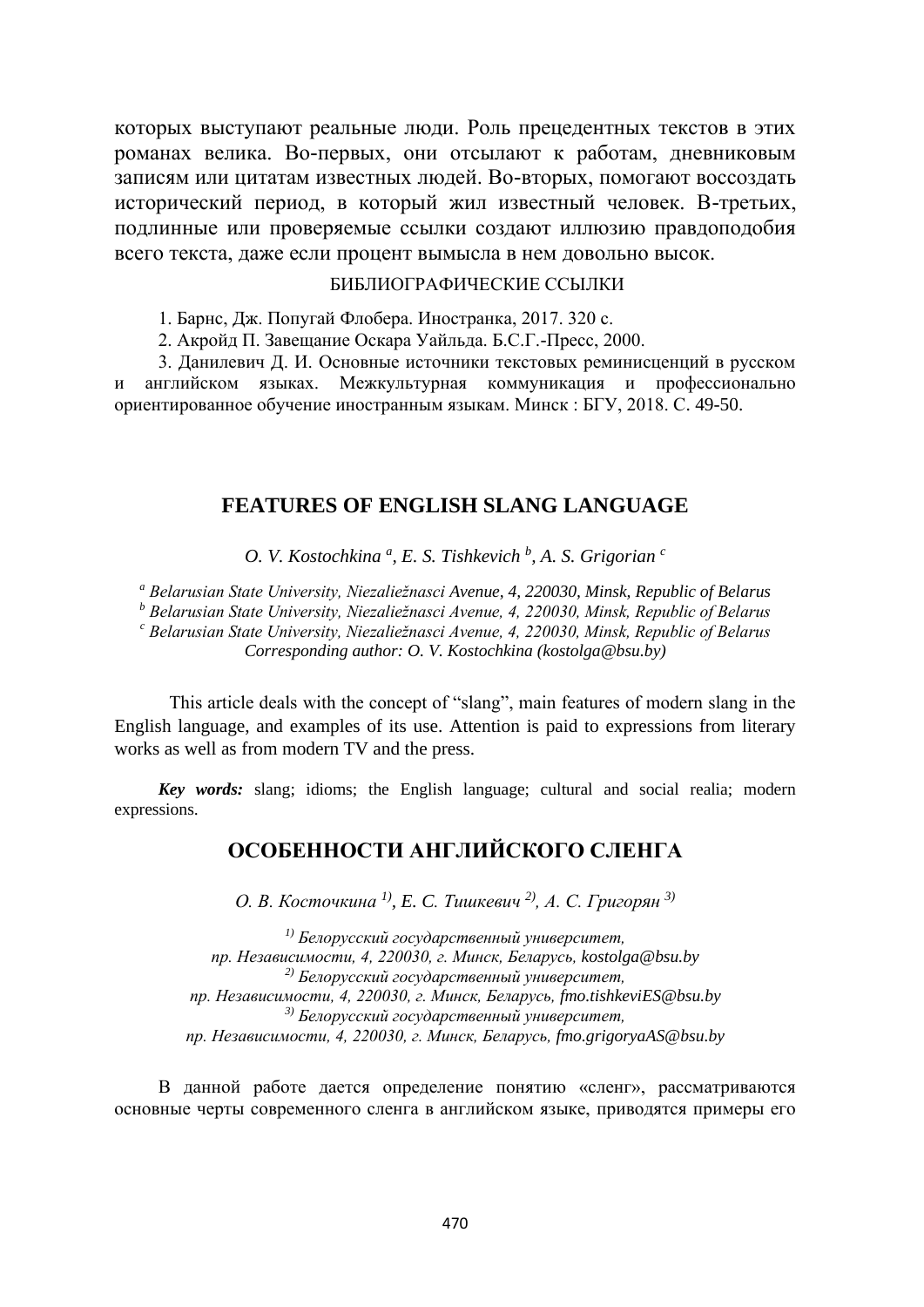употребления. Внимание уделяется как выражениям из литературных произведений, так и современным явлениям, возникшим благодаря телевидению, кино и прессе.

*Ключевые слова:* сленг; идиомы; английский язык; культурные реалии; современные выражения.

Eric Partridge defines slang as very fragile, unstable, not codified, and often completely colloquial subjects of lexemes, reflecting the public consciousness of people belonging to a particular social or professional environment [1]. In mass culture, it is generally believed that modern slang is more like an abnormal vocabulary, but it is not quite true. The word *slang* since the middle of the XVIII century is found in the meaning of «vocabulary of thieves and vagabonds» [2], since the XIX century it has been applied to slang of any professional and social group.

In English, slang has its own unique distinctive feature. English slang has its own individual expressiveness, like other languages, but it differs from other languages in its monosyllabic nature and subtlety. The use of English slang is often appropriate when speaking. *Slang* helps to express emotions more colorfully and vividly [3]. In this regard, people who have decided to learn English should take into account the development of this point of the language, if they want to feel comfortable and free in the conversational, linguistic sphere of the language.

According to A. Boykiy, the estimated value in English youth slang is expressed by jargon included in the following thematic subgroups: 1) the appearance of a person; 2) the inner world of a person; 3) social status; 4) race problems, nationality; 5) interpersonal relationships; 6) gender problems; 7) drug addiction and alcohol [2].

The thematic subgroup "Appearance" is the most extensive. It distinguishes the following subgroups:

• human body: *bush, breaver* – beard; *mince pies, window lights* – eyes; *think-piece* – head; *fish talk, trap, hole in the head, gang, gob, cakehole* – mouth;

• physical properties of a person: *ginger* – red-haired; *fancy pants* – effeminate man; *north eye* – cross-eyed; *cream faced* – pale; *slaphead* – bald; *bange Bunny* – handsome; *dog sick* – sickly; *mutt'n Jeff* – deaf; *face-onstick* – thin handsome guy;

• assessment of appearance and qualities: *slob(-)foot* – clumsy; *long drink of water* – a very important person; *cutie pie* – beauty, a short man.

The inner world of a person has also become a source of dynamic expressions. It reflects the qualities of people: brave – *gutsy;* honest – *kosher, clean living;* boring – *nice Nellie, anorak, neb;* strange – *old ball, kook, queer beer, zombie*.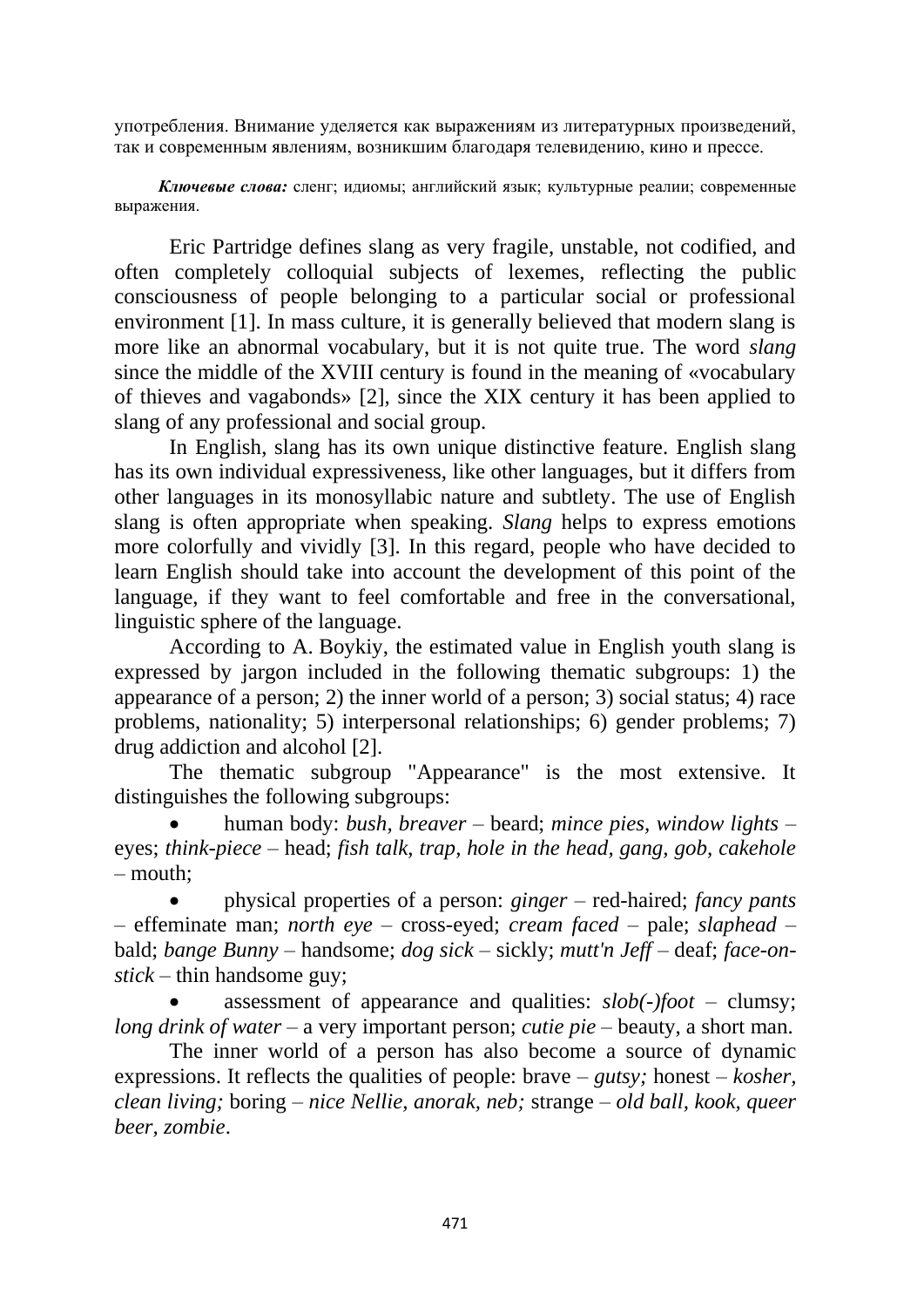Expressions concerning the race differences are mainly of a negative connotation. For example, *kraut* – German, *coco* – black, colored, *hook nose* – Jewish.

Also, due to the spread of drugs in the world, slang was formed for this group: drug addict – *acid head, goof, up against*; state of drug intoxication – *knocked out*, *junked up*; alcohol – *boose, sherbet.*

Expressions related to gender relations occupy a significant place in the lexicon of modern youth: *each way* – bisexual, *angle face* – beautiful girl, *stuff* – beautiful guy [4].

Of particular interest are expressions with «background», for example – *Bob's your uncle (*British Citizen's Slang). The phrase arose when, British Prime Minister Robert Gascoyne-Cecil appointed his nephew, Arthur Balfour, to the seat of Minister for Ireland. Arthur called his uncle just *Bob*, so people have come to the conclusion that everything in the world is easy for you if your uncle is Bob. *Bob's your uncle* means *there you have it*.

F. Scott Fitzgerald's novel The Great Gatsby uses 1920s slang:

«He saw me looking with admiration at his car.

- It's pretty, isn't it, *old sport*?

He jumped off to give me a better view» [5].

*Old sport* is a slang term used between upper class gentlemen as a term of endearment.

An interesting example of slang is in Anthony Burgess' *Clockwork Orange*: «There were three *devotchkas* sitting at the counter all together, but there were four of us *malchicks»* [6]. The words *devotchkas* (girls) and *malchicks* (boys) represent the slang called Nadsat, which is based on the Russian language. There is a theory that is associated with the relationship of the West to the Soviet Union in the 1960s. The deliberate use of Russian in the *Clockwork Orange* could be seen as a threat to the post-war identity of the West. Rebellious teenagers use so called enemy language and become even more dangerous and repulsive [6].

The English language is constantly evolving and new words are appearing in it:

• *phone-yawn* – the phenomenon where one person pulls out a phone and looks at the screen while others do the same;

• *coffee face* – the unsightly face of a man who hasn't had his coffee yet this morning;

• *me time* – perhaps this is the most pleasant innovation, as it means personal time – a small period of time that we take away from the full care of the day to devote it to ourselves;

• *cyberchondriac* – like the hero Jerome K. Jerome, who, after reading the medical encyclopedia, found symptoms of all diseases, is a person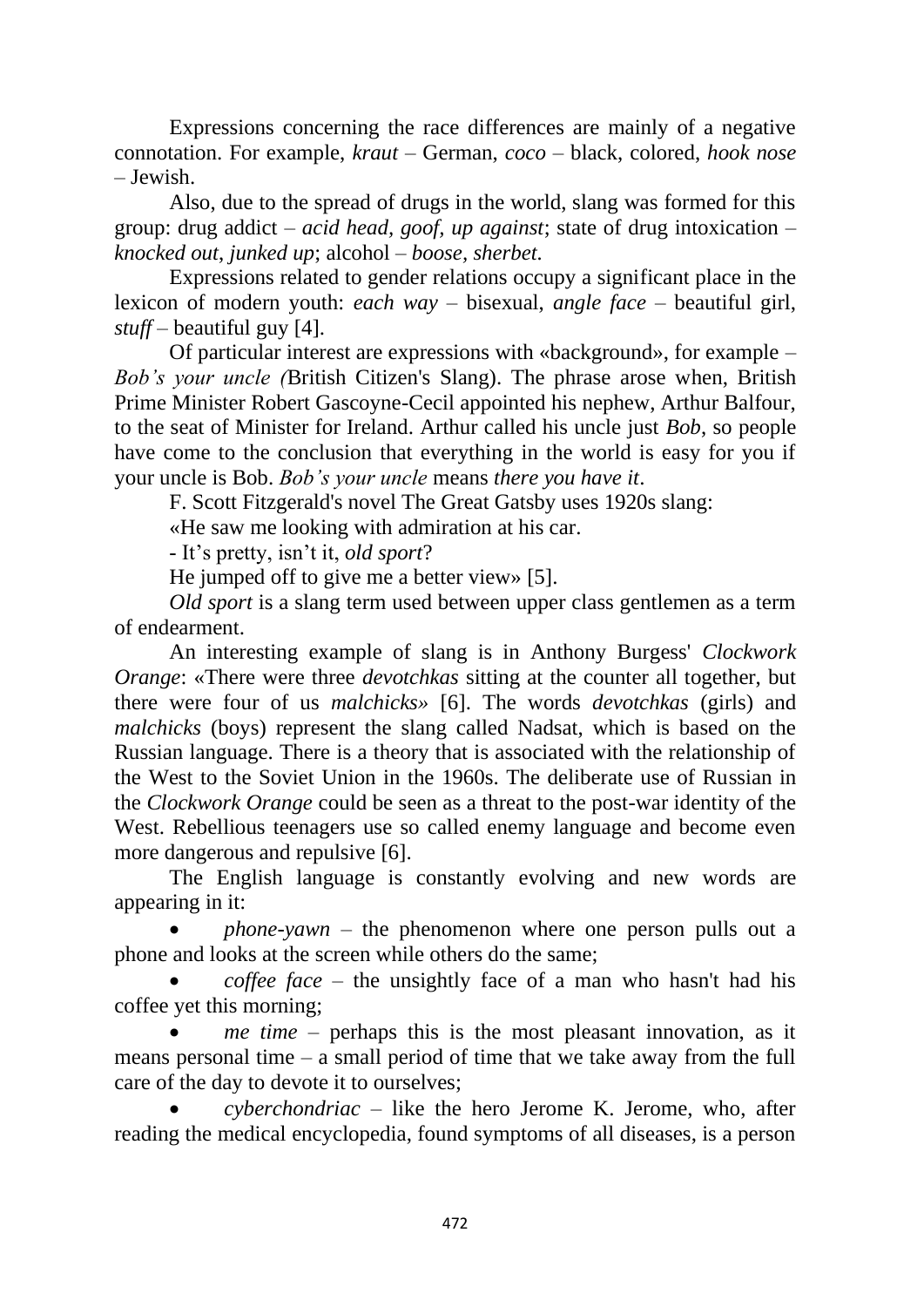who, after reading the description of symptoms on the Internet, begins to suffer from these diseases, and is a real cyberchondriac;

• *baggravation* – this word is a fusion of the words 'bag' and 'aggravation'. It indicates a feeling of anxiety and annoyance at the airport when the luggage of all other passengers has arrived and yours has not yet [7].

There is also another interesting example of the untranslatable English words phenomenon:

• *gobbledygook* – this word means too pompous, bureaucratic language, typical for official communications, legal documents. Some people deliberately use words and sentences that are difficult to understand to seem more informed than they actually are;

serendipity – the feeling you get when you accidentally find something nice or desirable. It comes from Serendip, the ancient name of Sri Lanka. The word was first used by the British writer Chora Walpole in the 18<sup>th</sup> century: he mentioned it in a letter referring to an adaptation of a Persian epic called *The Three Princes from Serendip*.

• *and all that jazz* – it's not about jazz or blues or even rock *and all that stuff* is the right interpretation;

• *globish* (global English) – a simplified version of English used by non-native speakers, consisting of the most common words and phrases only;

• *jetlag* – extreme tiredness and other physical effects felt by a person after a long flight across different time zones [3].

In conclusion, it should be said that slang is now of great importance for the modern English language. Learning a language at the proper level is difficult to imagine without understanding modern lexical traditions. And despite the fact that the true meaning of most expressions is known to native speakers, many utterances are used far beyond its borders.

#### БИБЛИОГРАФИЧЕСКИЕ ССЫЛКИ

1. Ponomarchuk Y.V., Leleka E.V. The features and translation of slang / Y.V. Ponomarchuk, E.V. Leleka // Язык в сфере профессиональной коммуникации: материалы междунар. науч.-пр. конф. студентов и аспирантов, Екатеринбург, 19-20 апреля 2018 г. В 2-х ч. Ч.1. Екатеринбург: ООО «Издательство УМЦ УПИ», 2018. С.100-106.

2. Бойкий А.А. Роль сленга в английском языке // Modern Science. 2019. № 11 (4). C. 205-207.

3. Волошин Ю.К. Сленг и перевод // Перевод и сопоставительная лингвистика. 2015. № 11. С. 26-28.

4. Лазаревич С.В., Ерофеева А.В., Хайбулина Д.Р. Роль изучения молодежного сленга в современном образовательном процессе / International Research Journal. 2016. №11. С. 39-42.